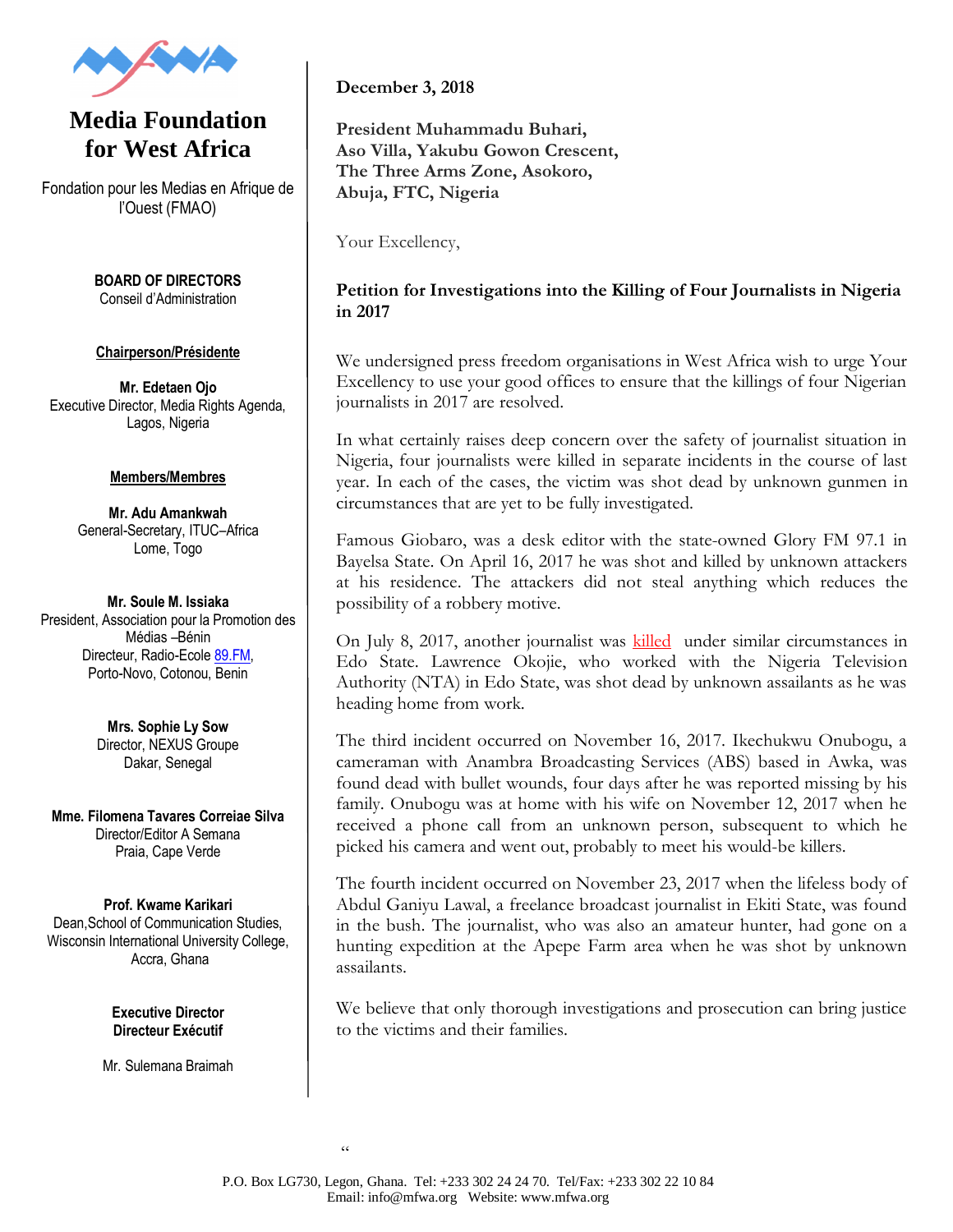Your Excellency, these killings contravene Article 33(1**)** of Nigeria's constitution which states that "Every person has a right to life, and no one shall be deprived intentionally of his life." This article is also in line with Article 6 of the African Charter on Human and Peoples' Rights which says that "Every individual shall have the right to liberty and to the security of his person."

The seeming impunity surrounding these killings therefore tarnish the reputation of Nigeria as a democratic state and as safe place for journalists. The killings also call into question your government's commitment to protecting press freedom in line with the UN Plan of Action for the safety of Journalists.

We are confident that your office will take urgent measures to ensure that these attacks against journalists are investigated and the perpetrators are brought to book.

Signed:

1. Media Foundation for West Africa (MFWA), Ghana

2. International Press Centre (IPC), Nigeria

3. Observatoire indépendant nigérien des medias pour l'éthique et la déontologie (ONIMED), Niger

4. Observatoire pour la déontologie et l'éthique dans les medias (ODEM), Benin

5. Observatoire de liberté de la presse, de l'éthique et la déontologie (OLPED), Cote d'Ivoire

6. Association guinéenne des éditeurs de la presse indépendante (AGEPI), Guinée

7. Union des journalistes indépendants du Togo (UJIT), Togo

8. Maison de la Presse (MP), Mali

9. Regroupement de la Presse Mauritanienne (RPM), Mauritania

10. Convention des jeunes reporters du Sénégal (CJRS), Senegal

11. Gambia Press Union (GPU), Gambia

12. Centre national de presse-Norbert Zongo (CNP-NZ), Burkina Faso

13. Media Reform Coordinating Group (MRCG-SL)-Sierra Leone